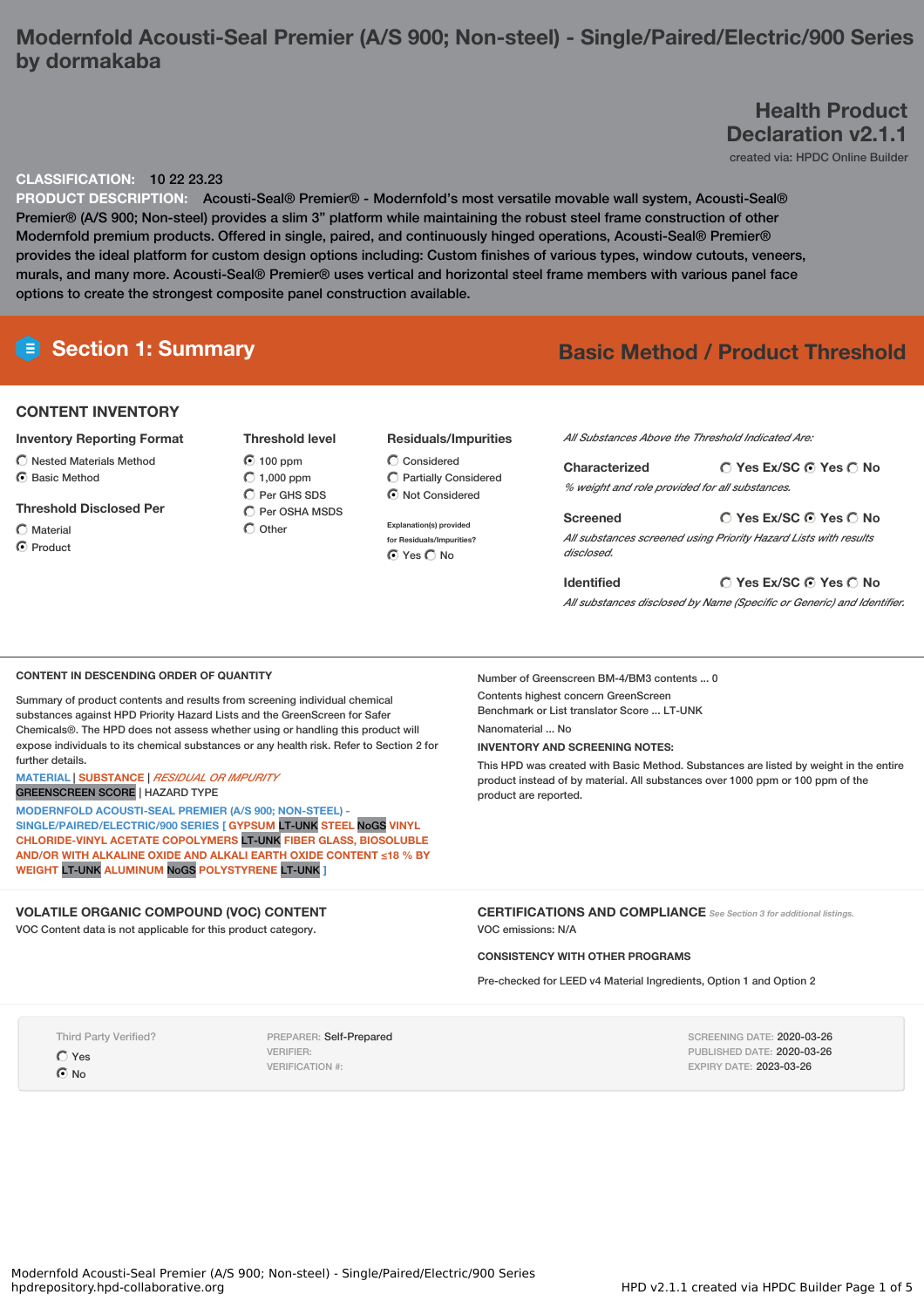This section lists contents in a product based on specific threshold(s) and reports detailed health information including hazards. This HPD uses the *inventory method indicated above, which is one of three possible methods:*

- *Basic Inventory method with Product-level threshold.*
- $\bullet$ *Nested Material Inventory method with Product-level threshold*
- $\bullet$ *Nested Material Inventory method with individual Material-level thresholds*

Definitions and requirements for the three inventory methods and requirements for each data field can be found in the HPD Open Standard version *2.1.1, available on the HPDC website at: [www.hpd-collaborative.org/hpd-2-1-1-standard](https://www.hpd-collaborative.org/hpd-2-1-1-standard)*

|                                                                | <b>SINGLE/PAIRED/ELECTRIC/900 SERIES</b> | MODERNFOLD ACOUSTI-SEAL PREMIER (A/S 900; NON-STEEL) -                                                                          |                                   |                                   |          |          |  |                                                                                                                      |
|----------------------------------------------------------------|------------------------------------------|---------------------------------------------------------------------------------------------------------------------------------|-----------------------------------|-----------------------------------|----------|----------|--|----------------------------------------------------------------------------------------------------------------------|
|                                                                | PRODUCT THRESHOLD: 100 ppm               |                                                                                                                                 |                                   |                                   |          |          |  | RESIDUALS AND IMPURITIES CONSIDERED:<br>No                                                                           |
|                                                                |                                          | RESIDUALS AND IMPURITIES NOTES: No residuals or impurities are expected in these materials at or above the inventory threshold. |                                   |                                   |          |          |  |                                                                                                                      |
|                                                                | OTHER PRODUCT NOTES: -                   |                                                                                                                                 |                                   |                                   |          |          |  |                                                                                                                      |
|                                                                | <b>GYPSUM</b>                            |                                                                                                                                 |                                   |                                   |          |          |  | ID: 13397-24-5                                                                                                       |
|                                                                |                                          | HAZARD SCREENING METHOD: Pharos Chemical and Materials Library                                                                  |                                   | HAZARD SCREENING DATE: 2020-03-26 |          |          |  |                                                                                                                      |
|                                                                | %:59.72                                  | GS: LT-UNK                                                                                                                      |                                   |                                   | RC: None | NANO: No |  | ROLE: Skin and dampeners                                                                                             |
|                                                                | <b>HAZARD TYPE</b>                       | AGENCY AND LIST TITLES                                                                                                          |                                   |                                   | WARNINGS |          |  |                                                                                                                      |
|                                                                | None found                               |                                                                                                                                 |                                   |                                   |          |          |  | No warnings found on HPD Priority Hazard Lists                                                                       |
|                                                                | SUBSTANCE NOTES: -                       |                                                                                                                                 |                                   |                                   |          |          |  |                                                                                                                      |
|                                                                |                                          |                                                                                                                                 |                                   |                                   |          |          |  |                                                                                                                      |
|                                                                | <b>STEEL</b>                             |                                                                                                                                 |                                   |                                   |          |          |  | ID: 12597-69-2                                                                                                       |
| HAZARD SCREENING METHOD: Pharos Chemical and Materials Library |                                          |                                                                                                                                 | HAZARD SCREENING DATE: 2020-03-26 |                                   |          |          |  |                                                                                                                      |
|                                                                | %34.56                                   | GS: NoGS                                                                                                                        | RC:<br><b>Both</b>                | NANO:<br>No.                      |          |          |  | ROLE: In-laid steel (50 STC), frame, track, astragals, drop seal<br>channels, track brackets and drop seal mechanism |
|                                                                | <b>HAZARD TYPE</b>                       | <b>AGENCY AND LIST TITLES</b>                                                                                                   |                                   |                                   | WARNINGS |          |  |                                                                                                                      |
|                                                                | None found                               |                                                                                                                                 |                                   |                                   |          |          |  | No warnings found on HPD Priority Hazard Lists                                                                       |
|                                                                | <b>SUBSTANCE NOTES: -</b>                |                                                                                                                                 |                                   |                                   |          |          |  |                                                                                                                      |
|                                                                |                                          |                                                                                                                                 |                                   |                                   |          |          |  |                                                                                                                      |
|                                                                |                                          | <b>VINYL CHLORIDE-VINYL ACETATE COPOLYMERS</b>                                                                                  |                                   |                                   |          |          |  | ID: 9003-22-9                                                                                                        |
| HAZARD SCREENING METHOD: Pharos Chemical and Materials Library |                                          |                                                                                                                                 | HAZARD SCREENING DATE: 2020-03-26 |                                   |          |          |  |                                                                                                                      |
|                                                                | %3.41                                    | GS: LT-UNK                                                                                                                      |                                   |                                   | RC: None | NANO: No |  | ROLE: Top sweep, endcaps and seals                                                                                   |
|                                                                | <b>HAZARD TYPE</b>                       | AGENCY AND LIST TITLES                                                                                                          |                                   |                                   | WARNINGS |          |  |                                                                                                                      |
|                                                                | None found                               |                                                                                                                                 |                                   |                                   |          |          |  | No warnings found on HPD Priority Hazard Lists                                                                       |
|                                                                | SUBSTANCE NOTES: -                       |                                                                                                                                 |                                   |                                   |          |          |  |                                                                                                                      |
|                                                                |                                          |                                                                                                                                 |                                   |                                   |          |          |  |                                                                                                                      |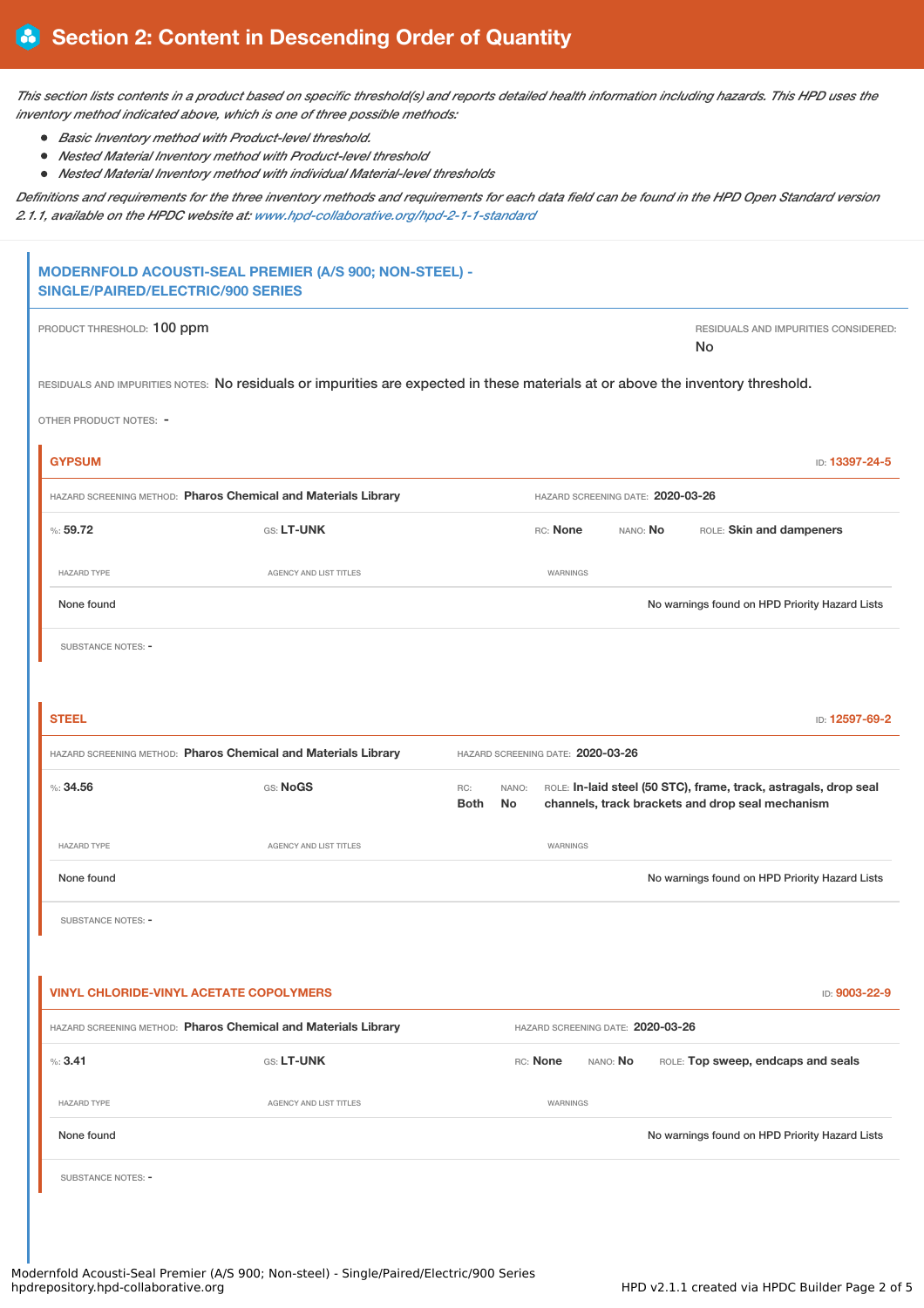| <b>BY WEIGHT</b>   | FIBER GLASS, BIOSOLUBLE AND/OR WITH ALKALINE OXIDE AND ALKALI EARTH OXIDE CONTENT ≤18 $\%$ | ID: 65997-17-3                                   |
|--------------------|--------------------------------------------------------------------------------------------|--------------------------------------------------|
|                    | HAZARD SCREENING METHOD: Pharos Chemical and Materials Library                             | HAZARD SCREENING DATE: 2020-03-26                |
| %: 1.80            | GS: LT-UNK                                                                                 | RC: None<br>NANO: No<br>ROLE: Insulation         |
| <b>HAZARD TYPE</b> | AGENCY AND LIST TITLES                                                                     | WARNINGS                                         |
| None found         |                                                                                            | No warnings found on HPD Priority Hazard Lists   |
| SUBSTANCE NOTES: - |                                                                                            |                                                  |
|                    |                                                                                            |                                                  |
| <b>ALUMINUM</b>    |                                                                                            | ID: 91728-14-2                                   |
|                    | HAZARD SCREENING METHOD: Pharos Chemical and Materials Library                             | HAZARD SCREENING DATE: 2020-03-26                |
| % 0.48             | GS: NoGS                                                                                   | RC: Both<br>NANO: No<br>ROLE: Top sweep retainer |
| <b>HAZARD TYPE</b> | AGENCY AND LIST TITLES                                                                     | WARNINGS                                         |
| None found         |                                                                                            | No warnings found on HPD Priority Hazard Lists   |
| SUBSTANCE NOTES: - |                                                                                            |                                                  |
|                    |                                                                                            |                                                  |
| <b>POLYSTYRENE</b> |                                                                                            | ID: 9003-53-6                                    |
|                    | HAZARD SCREENING METHOD: Pharos Chemical and Materials Library                             | HAZARD SCREENING DATE: 2020-03-26                |
| % 0.03             | GS: LT-UNK                                                                                 | ROLE: Blocks<br>RC: None<br>NANO: No             |
| <b>HAZARD TYPE</b> | AGENCY AND LIST TITLES                                                                     | WARNINGS                                         |
| None found         |                                                                                            | No warnings found on HPD Priority Hazard Lists   |
|                    |                                                                                            |                                                  |

SUBSTANCE NOTES: -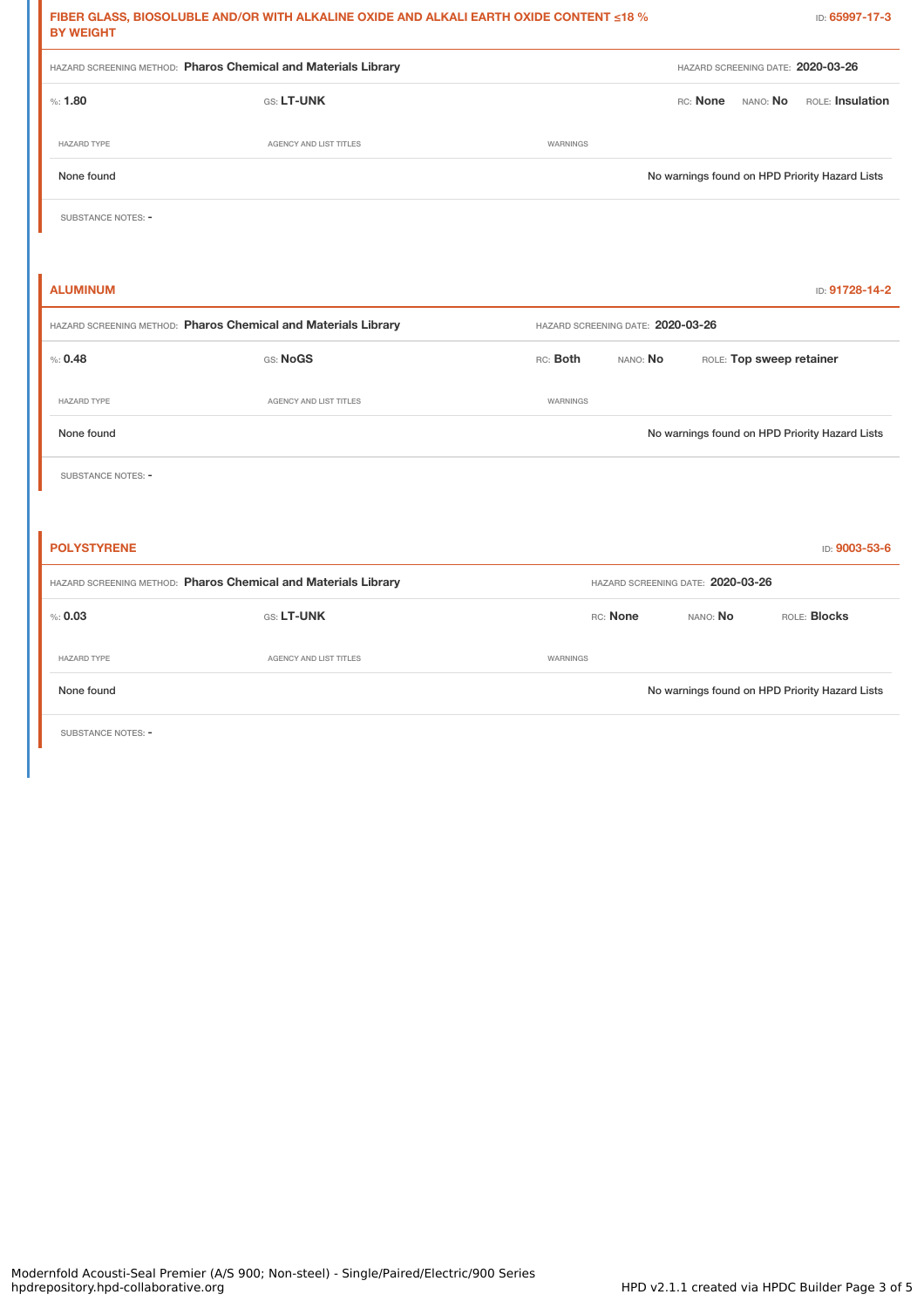This section lists applicable certification and standards compliance information for VOC emissions and VOC content. Other types of health or *environmental performance testing or certifications completed for the product may be provided.*

| <b>VOC EMISSIONS</b>            | N/A                                       |                       |
|---------------------------------|-------------------------------------------|-----------------------|
| CERTIFYING PARTY: Self-declared | ISSUE DATE: $2020 - 02 - 19$ expiry date: | CERTIFIER OR LAB: N/A |
| APPLICABLE FACILITIES: -        |                                           |                       |

CERTIFICATE URL:

CERTIFICATION AND COMPLIANCE NOTES: This HPD is for a product that is NOT liquid/wet applied.

# **Section 4: Accessories**

This section lists related products or materials that the manufacturer requires or recommends for installation (such as adhesives or fasteners), maintenance, cleaning, or operations. For information relating to the contents of these related products, refer to their applicable Health Product *Declarations, if available.*

No accessories are required for this product.

# **Section 5: General Notes**

Dorma and Kaba become dormakaba - a smart step for smart access solutions. We offer products, solutions and services for secure access to buildings and rooms - now all from a single source. Modernfold is a part of the dormakaba Group. For more information, please go to: www.dormakaba.com or www.modernfold.com. The information contained in this HPD is to be used only as a voluntary information on our products. dormakaba makes no representation or warranty as to the completeness or accuracy of the information contained herein. The products and specifications set forth in this HPD are subject to change without notice and dormakaba disclaims any and all liability for such changes. The information contained herein is provided without warranties of any kind, either express or implied, and dormakaba disclaims any and all liability for typographical, printing, or production errors or changes affecting the specifications contained herein. dormakaba DISCLAIMS ALL WARRANTIES, EXPRESS OR IMPLIED, INCLUDING, BUT NOT LIMITED TO, THE IMPLIED WARRANTIES OF MERCHANTABILITY AND FITNESS FOR A PARTICULAR PURPOSE. IN NO EVENT WILL dormakaba BE LIABLE FOR ANY INCIDENTAL, INDIRECT OR CONSEQUENTIAL DAMAGES ARISING FROM THE SALE OR USE OF ANY PRODUCT. All sales of products shall be subject to dormakaba's applicable General Terms and Conditions, a copy of which will be provided by your local dormakaba organisation upon request.